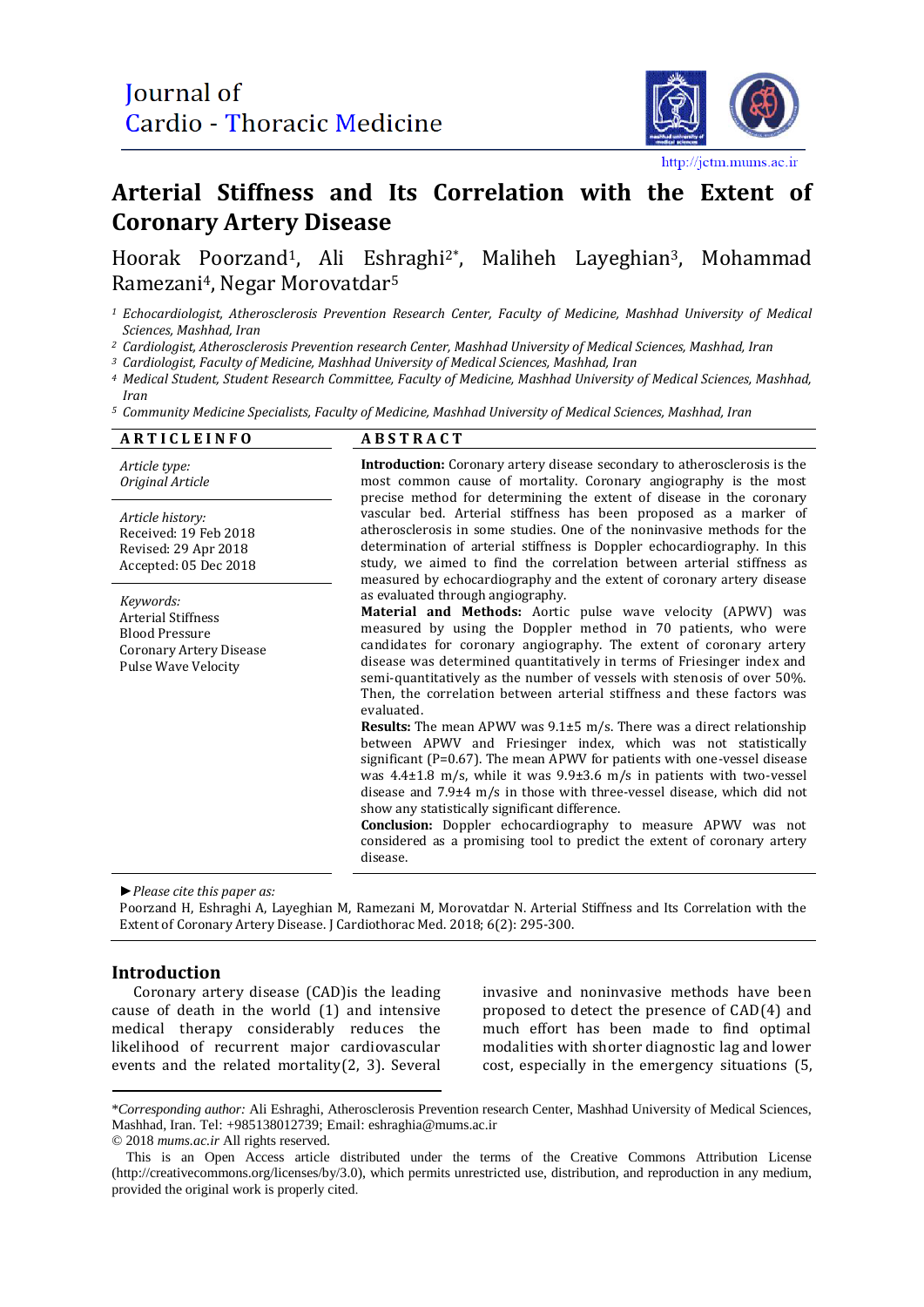6). Limited epidemiological studies have focused on arterial stiffness, which may represent a predictor of cardiovascular (CV) risk (7-10). Arterial stiffness can be assessed noninvasively by the measurement of pulse wave velocity (PWV), a simple and reproducible method. The elastic properties of the aorta and central arteries are important determinants of cardiovascular coupling, and the PWV measured along the aortic or aortoiliac pathway is the most clinically relevant one (11). A longitudinal study by Blacher et al. (12) demonstrated an independent relationship between arterial stiffness and all-cause and cardiovascular mortality in patients with end-stage renal disease (13). Another study indicated a relationship between arterial rigidity and the extent of coronary involvement in patients with myocardial infarction (MI), in which arterial stiffness was measured exclusively by methods other than Doppler modality (14). Transthoracic Echocardiography as a non-invasive and widely available tool, have promising role in diagnosis of cardiovascular diseases. APWV, derived by Doppler echocardiography, has been introduced as a reliable method, with a close correlation with invasive assessment (15). In another study on heart failure patients, it was found to have prognostic importance (16). In terms of CAD diagnosis or extent, the predictive value of aortic stiffness measured by Doppler echocardiography has not been established. This study was aimed at investigating the relationship between vascular stiffness and the extent of coronary heart disease. In this study, PWV of the aorta artery (APWV) was measured by Doppler echocardiography, and the extent of coronary disease was determined directly via angiography.

## **Materials and Methods**

#### *Participants*

This cross-sectional study was conducted in the Cardiology Department of Imam Reza Hospital, Mashhad, Iran. With respect to  $\alpha$ =0.05,  $β = 0.2$  and moderate effect size as 0.7 by G.Power 3.1.9.9, sample size was calculated as 70 patients. We included 70 consecutive, unselected patients admitted for coronary angiography to be evaluated for coronary artery disease (CAD) from 2014 to 2015. Transthoracic echocardiography (TTE) was performed in all the patients. The exclusion criteria were history of any aortic surgeries, lack of sinus rhythm, significant aortic valve disease, and lack of accurate measurement of pulse wave velocity (PWV) due to improper acoustic windows. All the patients were studied while taking their medications regularly.

#### *Design*

Clinical and demographic information such as age, gender, and coronary risk factors were gathered in all patients. Systolic and diastolic blood pressure and pulse pressure were controlled at three times and under equal standard conditions. Using Phillips IE33 scanner (Phillips Ultrasound, Bottell, WA, USA) and X5S matrix probe, TTE echocardiography was performed to measure aortic pulse wave velocity (APWV). The following method was used to measure APWV: flow measurement was performed at two levels of the aortic arch and abdominal aorta. To measure flow at the level of the aortic arch, we placed the transducer in suprasternal notch and sample volume distal to the origin of the left subclavian artery. The distance between the transducer and the sample volume was measured by the echo 2D (D1). The R wave of the QRS complex, which was simultaneously recorded by the electrocardiography (ECG), was considered as a time reference. The time interval between the peak of the wave R in the electrocardiogram and the start of the aortic fluctuations in the Doppler was measured (T1). Flow in the abdominal aorta was assessed in subcostal window and the distance between suprasternal notch and the probe location on the abdominal skin surface measured (D2). The time interval between the peak of the R wave in ECG and the beginning of the aortic flow in Doppler signal was measured (T2; Figure 1). Finally, pulse wave velocity in the aorta was calculated as follows:

 $PWV = (D2 - D1) / (T2 - T1)$ 

The patients then underwent coronary angiography. All angiographic images were assessed by an expert cardiologist. Obstructive CAD was defined as narrowing of more than 50% of the lumen diameter. In addition to this semiquantitative method, coronary artery involvement in each case was calculated using a conventional numerical index (Friesinger index) with values ranging from 0 to 15. Each major coronary artery, received a number between 0 and 5,as the following:

Score 0: No stenosis along the vessel;

Score 1: Stenosis less than 30% of the lumen diameter;

Score 2: Localized stenosis between 30-70%;

Score 3: Multiple, tubular, or diffuse stenosis between 30-70%;

Score 4: Stenosis between 70-100%, provided that the vessel is not cut from the proximal part;

Score 5: The main vessel was cut from its proximal part.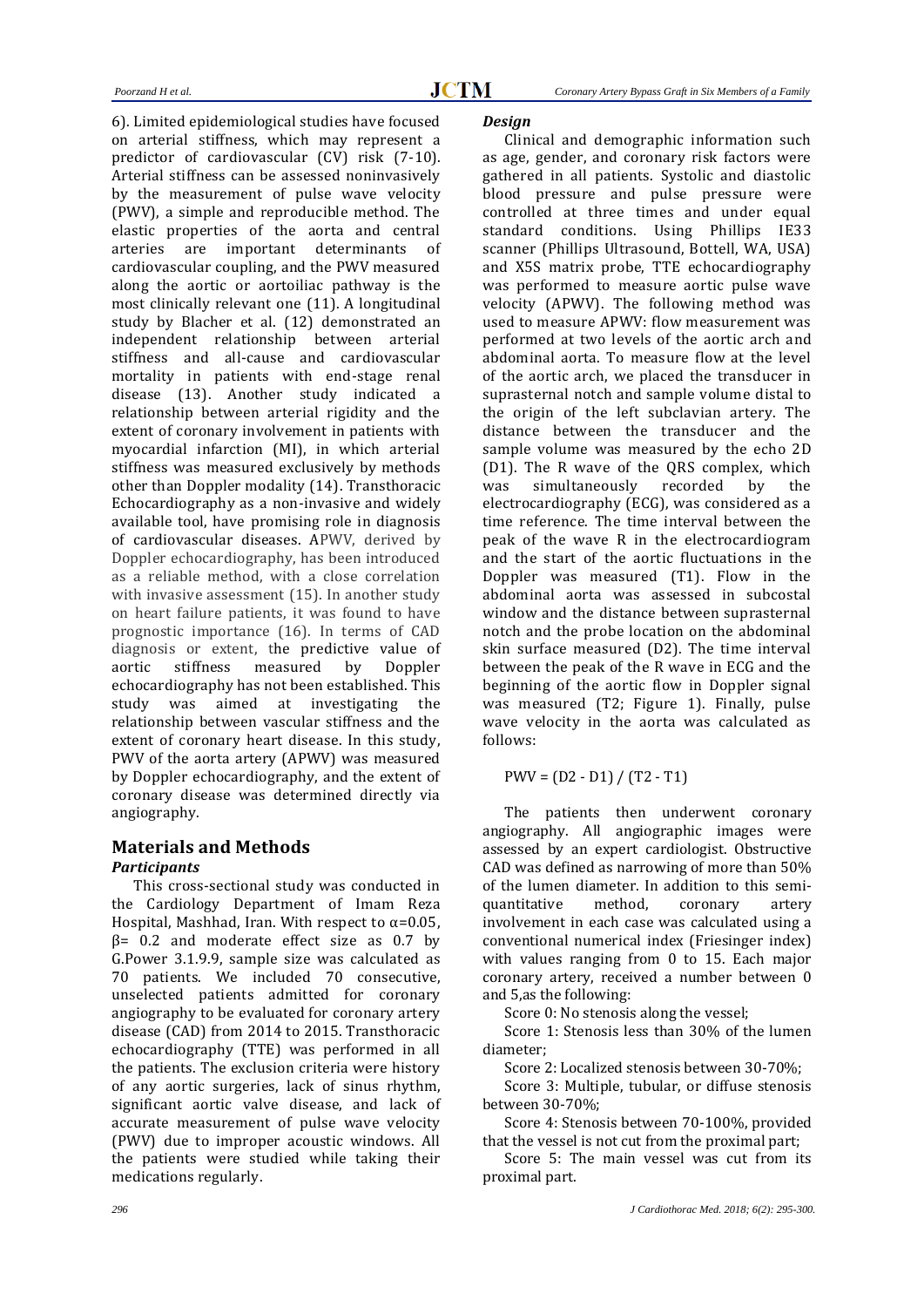

**Figure 1.** Pulsed Doppler signals, taken from proximal part of thoracic descending aorta (A) and abdominal aorta (B) to measure the time interval between R wave in electrocardiogram and the initiation of systolic signal

#### *Ethics*

The study design was approved by the review board/Ethics committee of the Research Council, Mashhad University of Medical Sciences. The study protocol was explained to all participants and an informed consent was obtained prior to study entrance. Before obtaining written informed consent, the purpose and procedures of the study were explained to all the participants.

#### *Statistical analysis*

Statistical analysis was performed using SPSS version 16 (SPSS Inc, Chicago, USA). Categorical and continuous data were presented using proportions and means and standard deviations respectively. The T test was used to compare descriptive variables for normally distributed variables and Mann-Whitney test for nonnormally distributed variables. Comparison between categorical variables were made using Chi-square test or Fisher's exact test. Correlations were assessed by Spearman's rank correlation coefficient test. P-value less than 0.05 was considered statistically significant.

#### **Results**

The baseline clinical characteristics of our patients are summarized in Table 1. Most of the participants were male (n =37; 52.9%), with a mean age of 59.7±9.8 years. The mean systolic and diastolic blood pressure in the study population were respectively 127±20 mmHg and 79±9 mmHg. The minimum and maximum systolic blood pressure were 95 mmHg and 197 mmHg, respectively. Diastolic blood pressure in this study varied from 53 mmHg to 106 mmHg. The Fisher's test showed a significant difference between males and females in terms of diabetes (P<0.002; Table 1).

The mean APWV of the patients was  $9.17\pm5.08$  m/s, and its minimum and maximum values were 2 m/s and 27 m/s. Mann-Whitney test did not reflect any significant differences in the mean APWV values in relation to gender  $(p=0.5)$  and hypertension  $(p=0.9)$ . No significant correlation was found between APWV and age (p=0.57). The mean Friesinger index was 6.8±4.1. There was a significant difference between the two groups of women and men in the Friesinger index (P=0.004).

**Table 1.** Baseline characteristics of the patients

| <b>Table 1.</b> Baseline characteristics of the patients            |                  |                  |                  |         |  |  |  |
|---------------------------------------------------------------------|------------------|------------------|------------------|---------|--|--|--|
| Study Variables                                                     | Total (n=70)     | Female $(n=33)$  | Male $(n=37)$    | P value |  |  |  |
| Age (year), mean $\pm$ sd                                           | $59.7 \pm 9.8$   | $60.18 \pm 9.14$ | 59.27±10.45      | 0.7     |  |  |  |
| Hypertension, $n\frac{1}{6}$                                        | 20 (28.6)        | 11 (33.3)        | 9(24.3)          | 0.4     |  |  |  |
| Systolic blood pressure (mmHg), mean±sd                             | $127.4 \pm 20.1$ | 129.9±20.4       | $125.1 \pm 19.8$ | 0.2     |  |  |  |
| Diastolic blood pressure (mmHg), mean±sd                            | 78.9±9.2         | 79.6±10.2        | $78.2 \pm 8.3$   | 0.5     |  |  |  |
| Diabetes, $n\frac{1}{6}$                                            | 11 (15.7)        | 10(30.3)         | 1(2.7)           | 0.002   |  |  |  |
| Coronary artery stenosis<br>$> 50\%$ in one vessel,n(%)             | 14 (20)          | 6(18.2)          | 8 (21.6)         |         |  |  |  |
| Coronary artery stenosis<br>$>$ 50% in two vessels, n(%)            | 19 (27.1)        | 7(21.2)          | 12 (32.4)        | 0.1     |  |  |  |
| Coronary artery stenosis > 50% in three<br>vessels, $n\llbracket\%$ | 17(24.3)         | 6(18.2)          | 11 (29.7)        |         |  |  |  |

*J Cardiothorac Med. 2018; 6(2): 295-300. 297*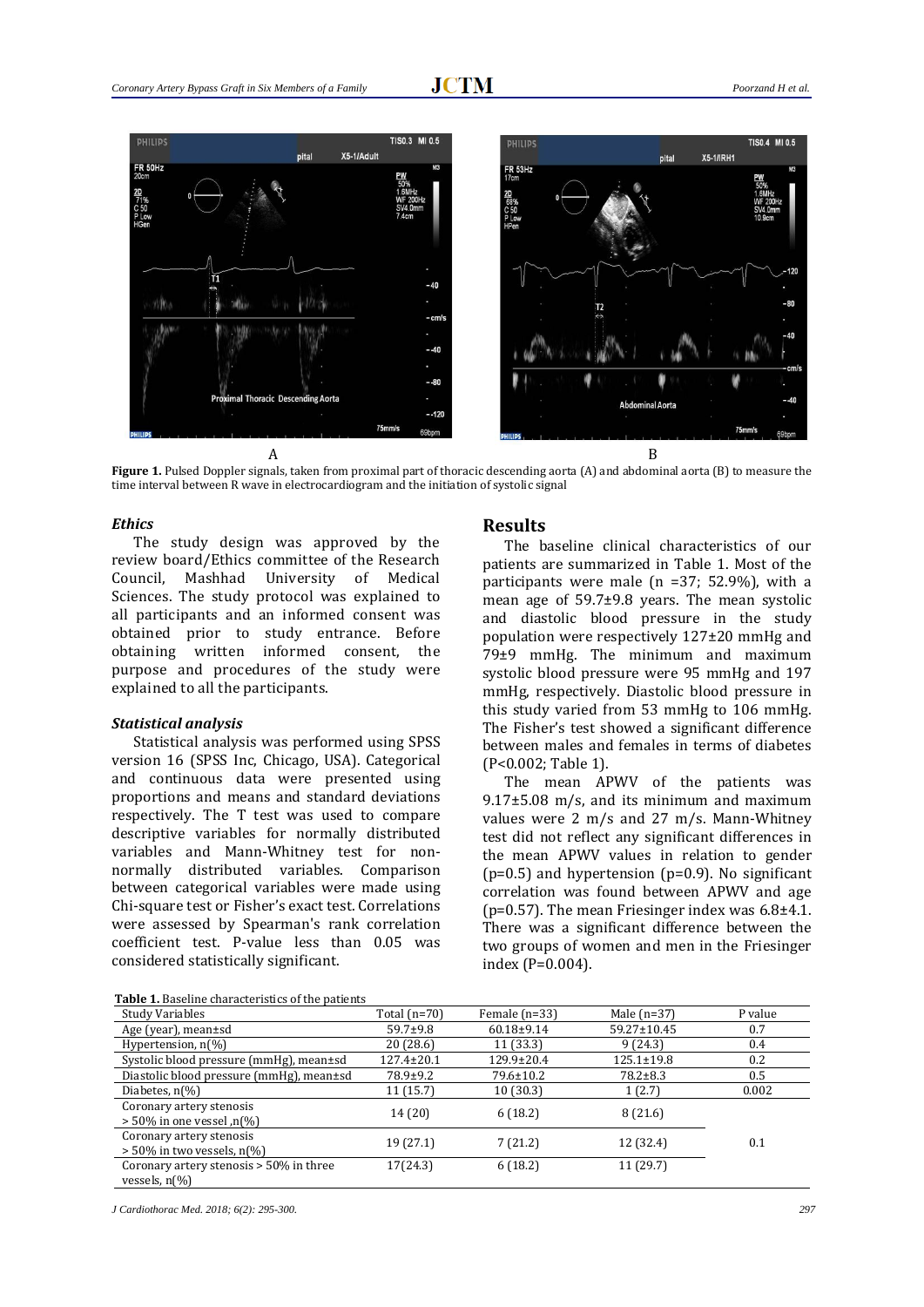| <b>rapic 2.</b> Mean Thewever and Friesinger mack of staay patients |                                        |             |           |                  |             |           |  |  |
|---------------------------------------------------------------------|----------------------------------------|-------------|-----------|------------------|-------------|-----------|--|--|
|                                                                     | Variables                              |             |           |                  |             |           |  |  |
| Population                                                          | Mean APWV                              |             |           | Friesinger index |             |           |  |  |
|                                                                     | APWV                                   | TEST        | P value   | Friesinger index | <b>TEST</b> | P value   |  |  |
| Male                                                                | $8.5 \pm 4.2$                          | $Z=0.55$    | $P=0.57$  | $5.34 \pm 3$     | $Z = -2.91$ | $P=0.004$ |  |  |
| Female                                                              | $9.8 \pm 5.8$                          |             |           | $8.23 \pm 6$     |             |           |  |  |
| <b>Diabetic</b>                                                     | $7.6 \pm 6.2$                          | $Z = -1.97$ | $P=0.048$ | $7.33 \pm 7$     | $Z = -0.42$ | $P=0.67$  |  |  |
| Non-diabetic                                                        | $9.4 \pm 4.8$                          |             |           | $6.74 \pm 2$     |             |           |  |  |
| Hypertensive                                                        | $9.1 \pm 5$<br>$Z=0.05$<br>$9.1 + 4.9$ |             | $P=0.95$  | $6.3 + 4$        | $Z = -0.53$ | $P=0.59$  |  |  |
| Normotensive                                                        |                                        |             |           | $7.4 \pm 2$      |             |           |  |  |

**Table 2.** Mean APWV and Friesinger index of study patients

APWV: Aortic pulse wave velocity



**Figure 2**. Different aortic pulse wave velocity values for predicting the disease with a sensitivity and specificity for each value

Mann-Whitney test did not show a significant difference in the Friesinger index between the two groups of diabetic and non-diabetic patients (P=0.67). No significant correlation was found between APWV and the Friesinger index ( $p = 0.67$ , r= 0.051). Overall, APWV could not define the severity of coronary artery involvement considering Friesinger index (Table 2). APWV was significantly reduced in diabetic patients versus non-diabetics (p=0.048).

In very low APWV values, the sensitivity of the test was high, but its specificity was low. In high APWV values, on the other hand, these values were controversial. APWV levels within the range of 6-9 m/s can be considered with a sensitivity and specificity of 73% and 52%, respectively (area under curve [AUC]=0.58, 95% CI= 0.45- 0.72; p=0.2) for predicting coronary three-vessel disease, but it not reach to a significant level (Figure 2).

#### **Discussion**

The main result of this study was defining a direct relationship between APWV and Friesinger index, which was not statistically significant. Age, gender, or hypertensive state did not show any significant effect on APWV. APWV calculated in the diabetic group was lower than that in the non-diabetic group. The Freisinger index, which is a conventional numerical index of the extent of coronary artery diseases, was significantly different between the two genders.

Despite the fact that APWV was higher in the group of patients with two- and three-vessel diseases, there was a direct non-significant correlation between APWV and Freisinger index.

According to the Receiver Operating Characteristic (ROC) curve (Figure 2), APWV levels within the range of 6.9ms with a sensitivity and specificity of 73% and 52% respectively, can be considered for predicting the presence of three–vessel disease.

The increase in PWV may be associated with coronary events though multiple mechanisms.

Arterial stiffness can result in the return of reflected waves at end systole, increased central pulse pressure (PP) and work load on the ventricle, decreased ejection fraction, and elevated myocardial oxygen demand. Arterial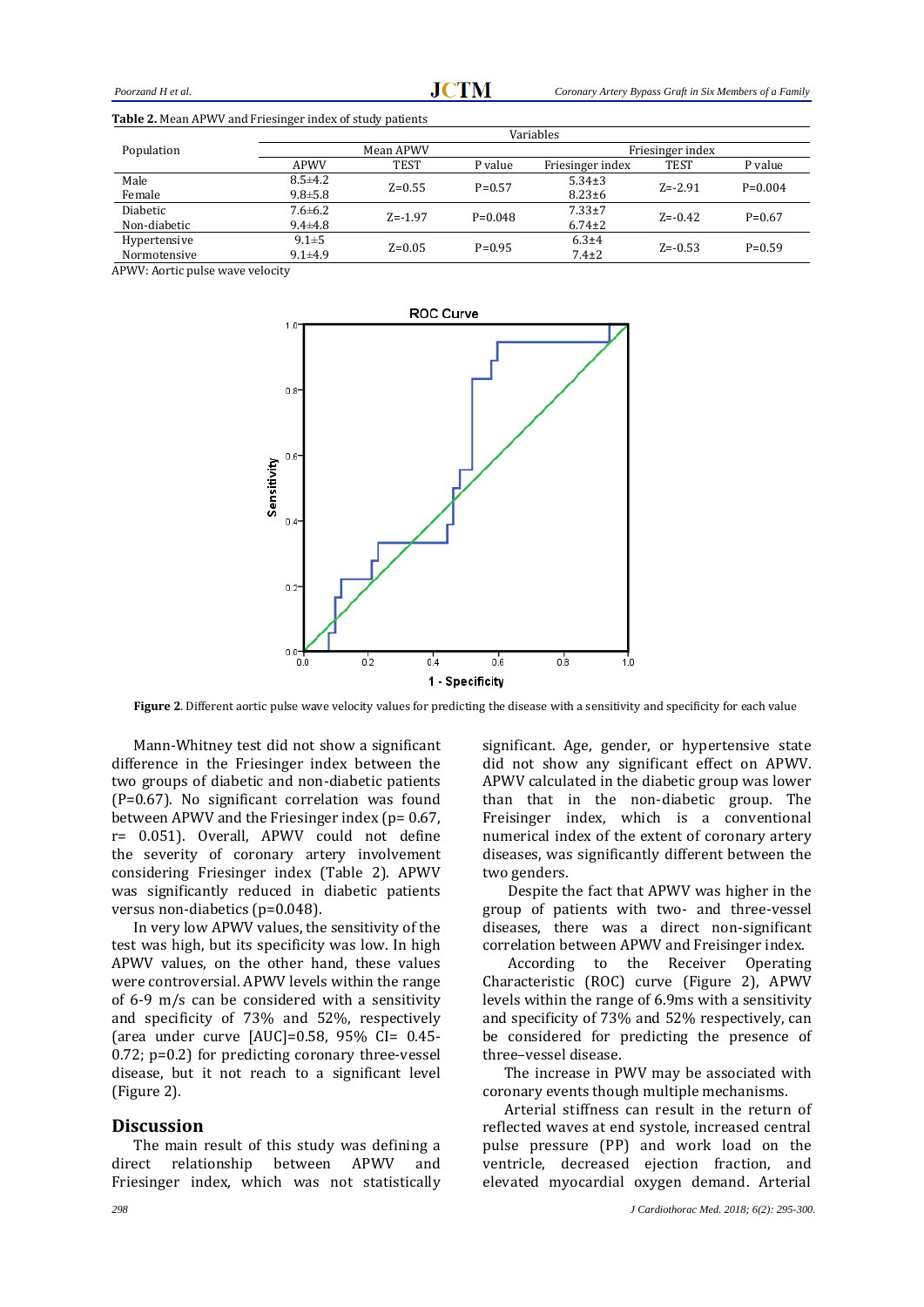stiffness is associated with left ventricular hypertrophy, a risk factor for coronary events in both normotensive and hypertensive patients (17). Increased systolic blood pressure, which raises left ventricular afterload and myocardial work, and decreased diastolic one, by reducing coronary perfusion, result in sub-endocardial ischemia (18). Arterial stiffness is correlated with atherosclerosis, probably through the effects of cyclic stress on arterial wall thickening. Aortic stiffening accompanying age and CHD risk factors is caused by various changes, including fibrosis, breaks in elastin fibers, calcifications, and diffusion of macromolecules within the arterial wall (19). Thus, the measurement of aortic stiffness through integrating such changes may also reflect associated lesions in coronary vasculature. Increased PP, a manifestation of elevated arterial stiffness, and systolic blood pressure are known as independent risk factors for CHD (20).

Study Limitation:

Abdominal obesity could affect accurate Doppler measurement. Invasive assessment of aortic stiffness would provide more accurate data, but in this research, we tried to define the value of APWV taken by a simple non-invasive method and compare it with angiographic findings.

The presence of aortic artery or proximal iliac artery stenosis may lead to weakened or delayed pressure wave.

## **Conclusion**

Measuring aortic stiffness by Doppler echocardiography did not identify the extent of coronary artery disease in diabetic or hypertensive patients. APWV was significantly reduced in diabetic cases, but more studies with follow up are needed to find its prognostic importance.

#### **Authors' contribution**

Hoorak Poorzand proposed the idea and supervised all the echocardiography procedures. Ali Eshraghi supervised all the angiographic procedures and their interpretations. Maliheh Layeghian performed all the echocardiographies and filled out data sheets. Mohammad Ramezani and Negar Morovatdar contributed to data analysis and writing the article draft. Finally, all the authors reviewed the article and approved its final corrections.

#### **Acknowledgments**

None.

## **Conflict of Interest**

The authors declare no conflict of interest.

#### **References**

- 1. Blacher J, Guerin AP, Pannier B, Marchais SJ, Safar ME, London GM. Impact of aortic stiffness on survival in end-stage renal disease. Circulation. 1999; 99:2434-9.
- 2. Blacher J, Pannier B, Guerin AP, Marchais SJ, Safar ME, London GM. Carotid arterial stiffness as a predictor of cardiovascular and all-cause mortality in end-stage renal disease. Hypertension. 1998; 32:570-4.
- 3. Boutouyrie P, Tropeano AI, Asmar R, Gautier I, Benetos A, Lacolley P, et al. Aortic stiffness is an independent predictor of primary coronary events in hypertensive patients. Hypertension. 2002; 39:10-5.
- 4. Covic A, Haydar AA, Bhamra-Ariza P, Gusbeth-Tatomir P, Goldsmith DJ. Aortic pulse wave velocity and arterial wave reflections predict the extent and severity of coronary artery disease in chronic kidney disease patients. J Nephrol. 2005; 18:388-96.
- 5. Sa Cunha R, Pannier B, Benetos A, Siché JP, London GM, Mallion JM, et al. Association between high heart rate and high arterial rigidity in normotensive and hypertensive subjects. J Hypertens. 1997; 15:1423-30.
- 6. Danchin N, Benetos A, Lopez-Sublet M, Demicheli T, Safar M, Mourad JJ, et al. Aortic pulse pressure is related to the presence and extent of coronary artery disease in men undergoing diagnostic coronary angiography: a multicenter study. Am J Hypertens. 2004; 17:129-33.
- 7. Dart AM, Lacombe F, Yeoh JK, Cameron JD, Jennings GL, Laufer E, et al. Aortic distensibility in patients with isolated hypercholesterolaemia, coronary artery disease, or cardiac transplant. Lancet. 1991; 338:270-3.
- 8. Fukuda D, Yoshiyama M, Shimada K, Yamashita H, Ehara S, Nakamura Y, et al. Relation between aortic stiffness and coronary flow reserve in patients with coronary artery disease. Heart. 2006; 92:759-62.
- 9. Granér M, Varpula M, Kahri J, Salonen RM, Nyyssönen K, Nieminen MS, et al. Association of carotid intima-media thickness with angiographic severity and extent of coronary artery disease. Am J Cardiol. 2006; 97:624-9.
- 10. Guérin AP, London GM, Marchais SJ, Metivier F. Arterial stiffening and vascular calcifications in end‐stage renal disease. Nephrol Dial Transplant. 2000; 15:1014-21.
- 11. Mitchell GF, Parise H, Benjamin EJ, Larson MG, Keyes MJ, Vita JA, et al. Changes in arterial stiffness and wave reflection with advancing age in healthy men and women. Hypertension. 2004; 43:1239-45.
- 12. Blacher J, Guerin AP, Pannier B, Marchais SJ, London GM. Arterial calcifications, arterial stiffness, and cardiovascular risk in end-stage renal disease. Hypertension. 2001; 38:938-42.
- 13. Philippe F, Chemaly E, Blacher J, Mourad JJ, Dibie A, Larrazet F, et al. Aortic pulse pressure and extent of coronary artery disease in percutaneous transluminal coronary angioplasty candidates. Am J Hypertens. 2002; 15:672-7.
- 14. Sangiorgi G, Rumberger JA, Severson A, Edwards WD, Gregoire J, Fitzpatrick LA, et al. Arterial